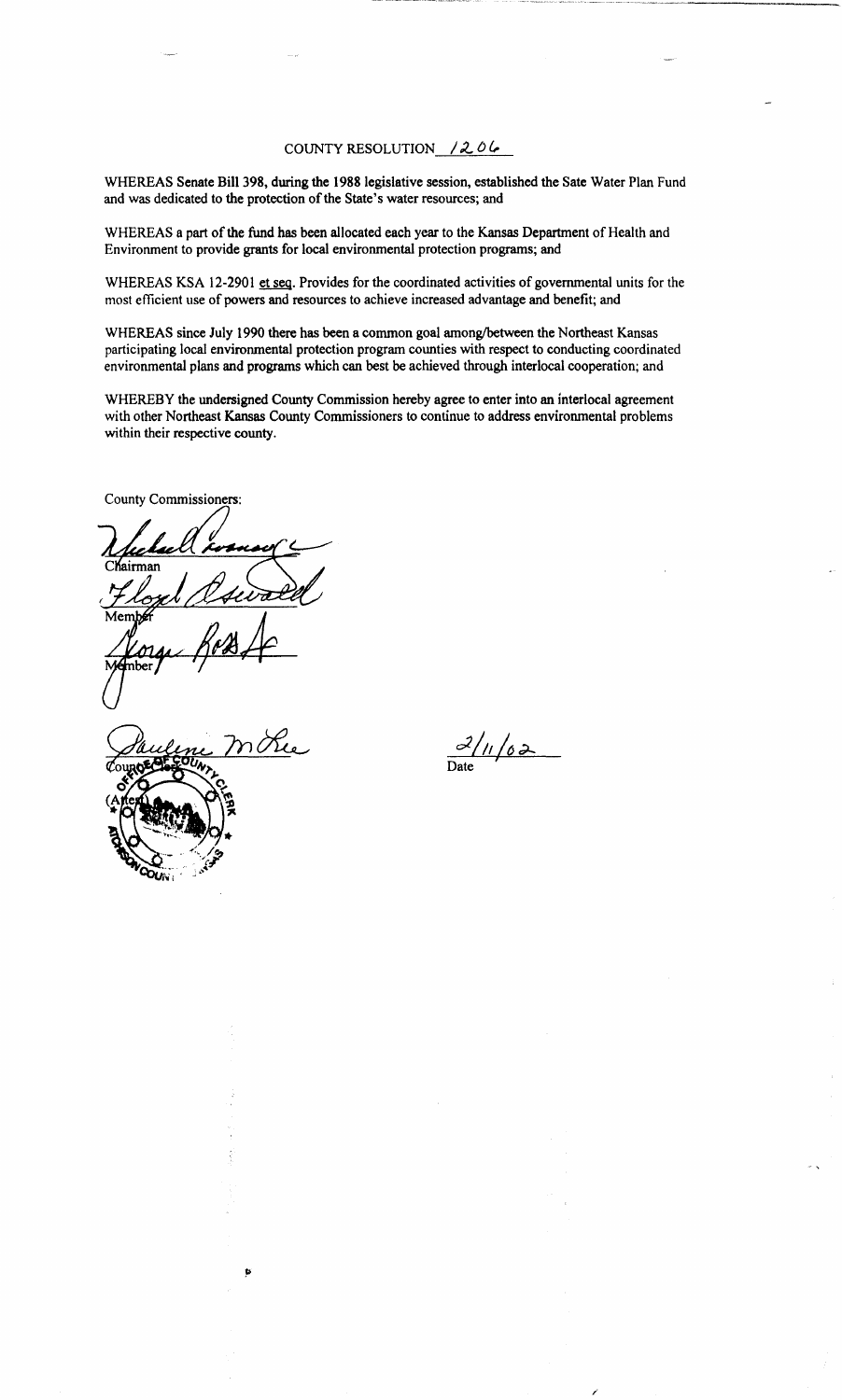# INTERLOCAL COOPERATIVE AGREEMENT Between THE BOARD OF COUNTY COMMISSIONERS OF ATCHISON, BROWN, DONIPHAN, JACKSON, JEFFERSON, NEMAHA COUNTIES,

For

"The development of coordinated environmental planning, services, education and enforcement through the Northeast Kansas Environmental Services (NEKES)."

### INTRODUCTION:

WHEREAS KSA 12-2901 et seq. Provides for the coordinated activities of governmental units for the most efficient use of powers and resources to achieve increased advantage and benefit; and

WHEREAS there has been since July 1990 a recognizable common goal among the Northeast Kansas participant counties with respect to conducting coordinated environmental plans and programs which can best be achieved through interlocal cooperation

NOW THEREFORE the undersigned governmental units hereby agree to the following conditions in order to address commonly perceived environmental problems within their respective areas.

# SECTION I: PARTICIPANTS

The following listed entities (hereinafter referred to as participants) within the State of Kansas agree to the terms and conditions of the following interlocal agreement. Each has provided a copy of its affirmative action to participate in the agreement, which are attached as Appendix 1.

Atchison Board of County Commissioners Brown Board of County Commissioners Doniphan Board of County Commissioners Jackson Board of County Commissioners Jefferson Board of County Commissioners Nemaha Board of County Commissioners

Any existing or potential participant may join this agreement as described above or withdraw from this agreement at described in Section VII. In the case of a new participant joining, a signed statement in the form of a resolution that they have read the interlocal agreement and agree to its terms shall be attached to Appendix 1 and shall suffice as an accepted amendment to this agreement.

#### SECTION II: PURPOSE AND GOALS

It shall be the desire of the participants to:

1. Design acceptable environmental plans for the participating counties which shall contain elements such as environmental/sanitary codes, non-point source pollution plan, public water supply protection plan, subdivision wastewater management plan, watershed restoration priorities, and any other plan deemed locally necessary; and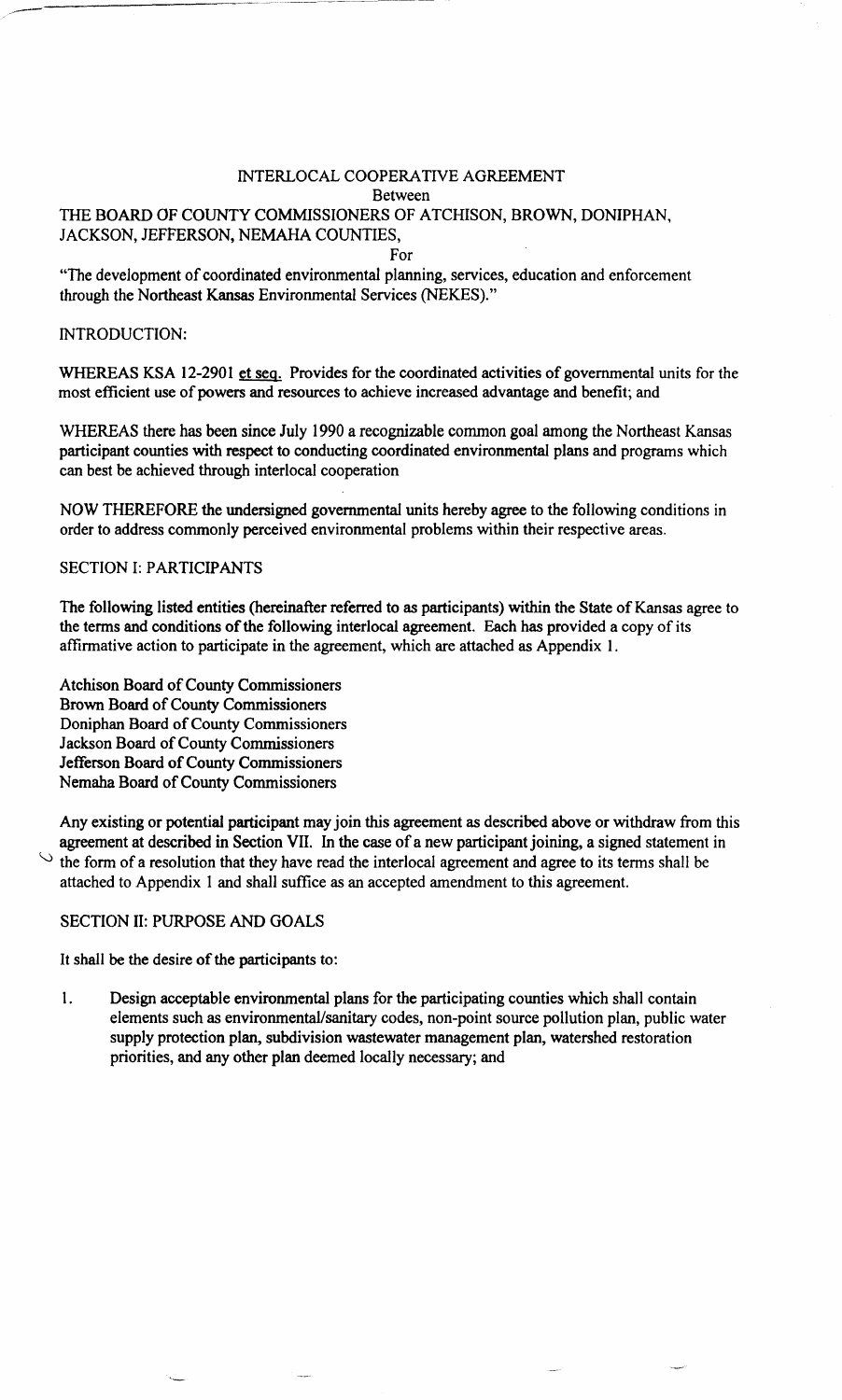- 2. Seek any grant funding that may be available to address the stated goals; and
- 3. Contract with appropriate individuals, organizations, and agencies for services necessary to achieve the stated goals; and
- 4. Accept all appropriate authorities needed for effective and efficient program implementation and enforcement following program development; and
- 5. Set fees as needed and appropriate to meet the purpose of the NEKES; and
- 6. Annually review and evaluate the program and funding options.

Moreover, the local group shall endeavor to operate within a format that is consistent with the following stated goals existing within the Kansas Department of Health and Environment:

- 1. To promote state and local governmental coordination to achieve mutually beneficial environmental goals; and
- 2. To protect public health and the environment from adverse effects of water pollution, including nonpoint source and surface water pollution; and
- 3. To provide adequate quantities of high quality water; and
- 4. To protect the public's health from other nuisance or hazardous environmental problems; and
- 5. To identify, investigate, enforce and carry out a technical, sound, and cost effective environmental services; and
- 6. To promote an environmentally knowledgeable and concerned public.

### SECTION III: ORGANIZATION

The participants shall form the Northeast Kansas Environmental Services hereinafter referred to as the NEKES, whose Board shall be comprised of an individual from each participating county who shall be appointed by that County's Board of County Commissioners. Each member shall serve at the pleasure of the County appointing them and shall have one vote on all matters before the NEKES. A majority vote is necessary for any action to pass.

The Secretary of KDHE at his or her discretion shall be invited to appoint one (1) member to sit as an ad hoc member on the NEKES. This shall be a non-voting member.

The NEKES shall be established as an administrative entity for the purpose of carrying out the provisions of this interlocal agreement and other agreements as deemed necessary by NEKES and the respective Counties who are participants in this agreement. Functions of NEKES are to include but not be limited to: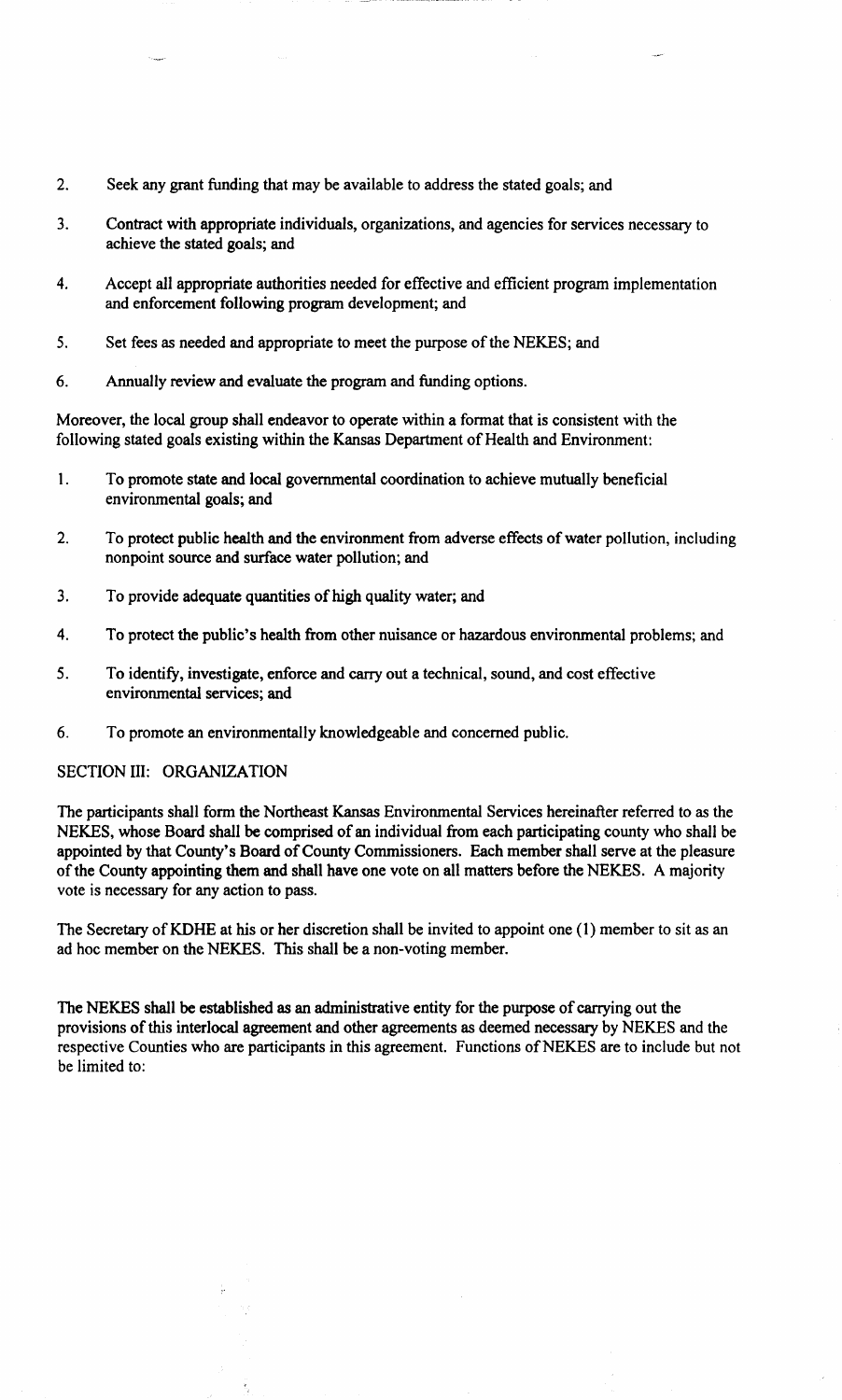- 1. Directing all program activity and reporting to the participating boards of county commissioners, local health/community health departments, and the NEKES Advisory Board; and
- 2. Insuring that all planned expenditures are to be used for the correction or prevention of water quality degradation and other identified environmental health problems; and
- 3. Insuring that the comprehensive local environmental plan consists of the core program/s, expanded program/s and any additional programs/services locally desired; and
- 4. Preparation of the environmental protection plan containing at least a description of the department infrastructure as it pertains to environmental issues, and local environmental needs with regard to water quality any priority programs and specific provisions for providing the core environmental services; and
- 5. Insuring that grant funding and fees are adequate and to be used solely for the following purposes:

A. Salary for staff to plan, develop, implement, coordinate, enforce and educate NEKES programs/services; and

B. Equipment to perform services such as chemical and physical water quality analysis, soil profiles, lead paint assessments, office and other field equipment; and

C. Administrative and transportation costs associated with inspection, enforcement, correction, and education activities; and

D. Consultant services as outlined by grant funding and NEKES Board priorities.

Participating counties may adopt, revise and enforce appropriate environmental/sanitary codes and other developed policies and/or programs as local needs require. These are expected to ultimately encompass solid waste, hazardous waste, abandoned wells, well construction, sewage disposal, subdivision wastewater disposal, nonpoint source pollution, public water supply protection and any other environmentally oriented program or policy deemed necessary for which proper authority exists.

The NEKES shall meet upon the call of the president, but at least quarterly, and shall be responsible for all policy issues and activities under this agreement. The NEKES shall prepare all outgoing documents; grant requests, applications, reports, etc. on behalf of the organization participants. Once the Kansas Attorney General per KSA 12-2904 approves this interlocal agreement, it shall be duly filed in the Register of Deeds Office of all participating counties, and the Secretary of State's office. See attached organizational chart for the NEKES in Appendix 2.

#### SECTION IV: RESPONSIBILITIES

Each participating county commission agrees to:

1. Directly oversee the NEKES in cooperation with the boards of health participants to insure that program goals are being met; and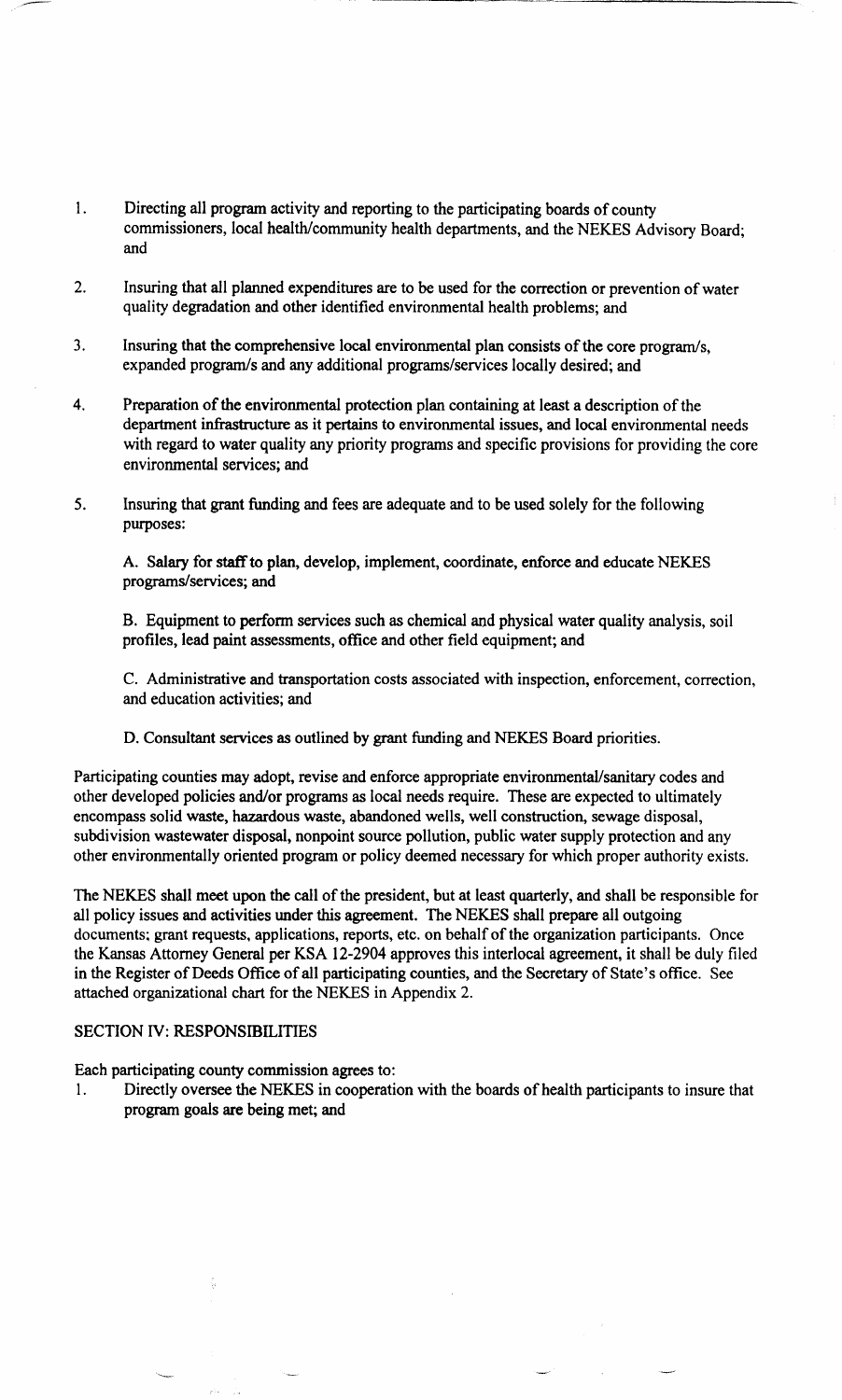- 2. Identify or develop, and confer appropriate enforcement authority to the NEKES; and
- 3. Provide the NEKES and program staff with access to county expertise as appropriate to coordinate information and activities for the most efficient and effective program development. Such county expertise may include the county attorney, county planning and zoning directors, GIS directors, and others.

### SECTION V: FINANCING

r

The NEKES shall construct an annual budget for the organization based upon the schedule contained in the KDHE grant program guidelines, other funding requirements, and according to general accounting practices. The NEKES shall operate on a fiscal year basis of July 1 through June 30 each year, with an annual financial report provided by staff. The county commissioners shall distribute local monies through fees or other resources directly to the NEKES. The staff hired by the NEKES shall maintain separate accounts for the organization. The NEKES shall devise minimum accounting and reporting procedures to be used.

# SECTION VI: PROPERTY CONSIDERATIONS

Any real or personal property acquired during the program by the parties may be used by NEKES. The NEKES Board prior to the expenditures shall approve any purchases of property over \$100.00. When any participant elects **Alt** to terminate their involvement in this agreement, that participant shall forfeit their portion of any property so long as any remaining participants continue the agreement and require the use of the property. When and if the entire organization ceases, all property shall be sold and the proceeds shall be distributed proportionately between all participants based upon the percentage of local contribution throughout the life of the organization. The NEKES Board prior to organization termination shall decide the fate and distribution of all records and other non-property items such as software, files, reports etc.

### SECTION VII: DURATION AND TERMINATION

This interlocal agreement shall take effect upon its approval by the Kansas Attorney General. Participants shall remain committed to the organization for the duration of the agreement, which shall be perpetual, but shall reserve the right to terminate its involvement in this agreement so long as that decision is made and announced to the remaining participants at least 120 days prior to the end of the current fiscal year. Failure to make an announcement of termination within the specified time shall be construed as a commitment on behalf of that participant for the ensuing fiscal year. The withdrawing participant must provide a resolution ordinance or other official action on behalf of the governing body.

This agreement shall be considered terminated through a unanimous action by all participants. It shall cease when the final participant serves the NEKES with its resolution, ordinance or other similar action expressing noninvolvement.